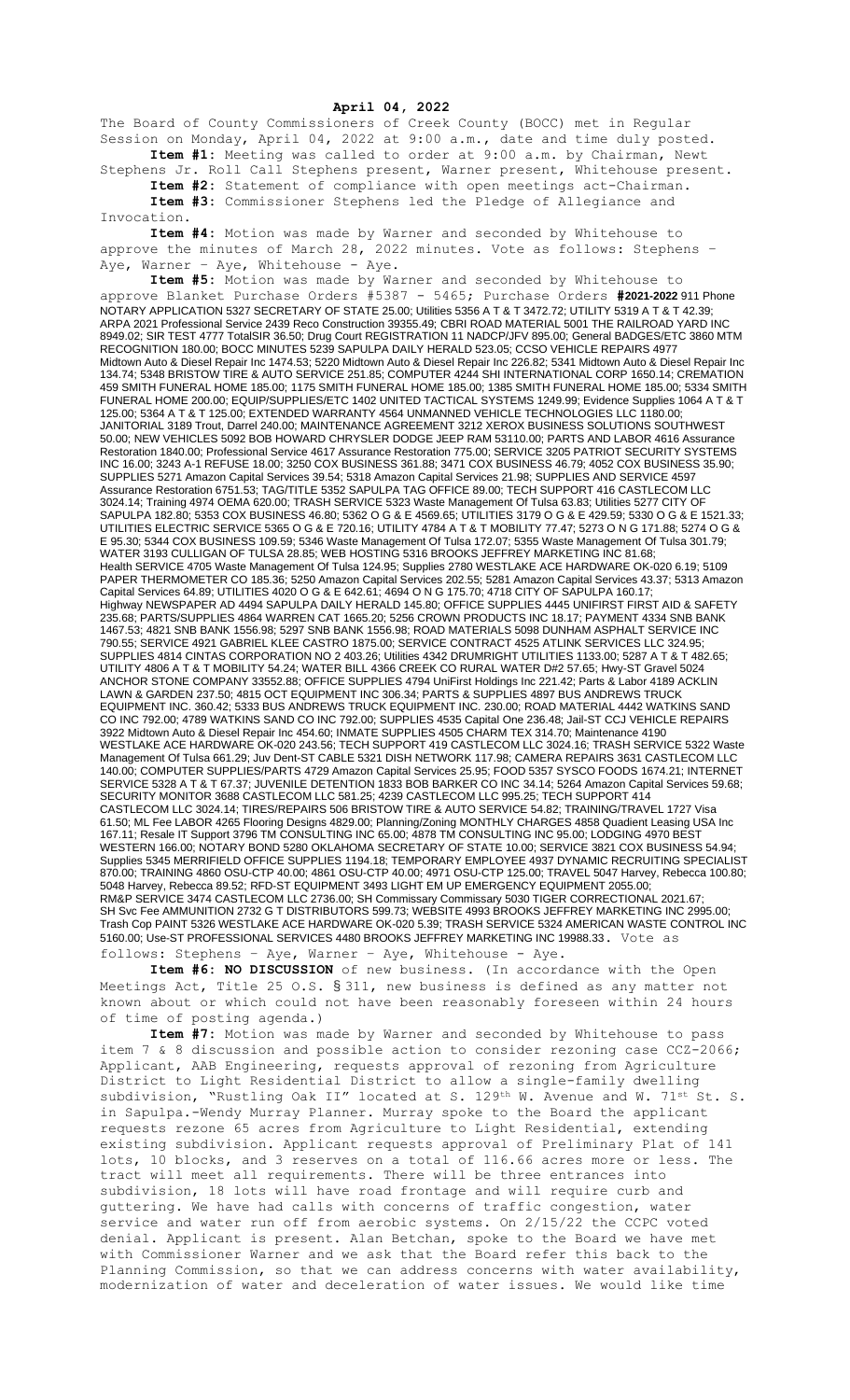to prepare for this presentation with the Planning, so that we have all of our clarifications on issues. We have a preliminary letter from the water department stating they can supply adequate water and fire runs; we would like to confirm this with Rock Creek Subdivision and possibly this one coming in we really want to make sure they have accommodated for both additions on water supply and have a solid comprehensive plan. We also, would be able to address the traffic concerns better and become more equipped with a solution and possible modification of  $71^{st}$  St. The Board discussed having a TAC meeting in April, Stephen stated this would be a good way to get feedback from the public and have their involvement. Then this will go back before the CCPC on May 17,2022. Murray stated this would be enough time to re-notice, re-sign and re-publish item. Betchan stated this would be enough time for us to gather additional information, so we can be more prepared for the planning meeting. Stephens went through the process if the BOCC was to deny request. Basically, you are starting over if we refer it back to Planning Commission. Vote as follows: Stephens – Aye, Warner – Aye, Whitehouse - Aye.

**Item #8:** Discussion and possible action to consider rezoning case CCPP-2021-03; Applicant, AAB Engineering, requests approval of preliminary plat for a subdivision, "Rustling Oak II", containing approximately 141 lots, 10 blocks, and 3 reserves on 116.66 acres m/l located at S. 129th W. Avenue and W. 71st St. S. in Sapulpa. This item was addressed along with Item #7.

**Item #9:** Motion was made by Warner and seconded by Whitehouse to allow Sapulpa Main Street to use the Courthouse parking lot for the Farmer's Market, on Saturdays beginning on April 30, 2022 through October 15, 2022. Cindy Lawrence stated it's that time again, we would love to use the Courthouse parking lot starting at 7:30 to 11:00 a.m. We will be out by 11:30 a.m. Vote as follows: Stephens – Aye, Warner – Aye, Whitehouse - Aye.

**Item #10:** Motion was made by Stephens and seconded by Whitehouse to accept and award **Bid#22-7 Financing of a fire truck for Olive Volunteer Fire Department** per recommendations of Jason Dodson to Armstrong Bank at 1.79% APR, for five years, not to exceed \$200,0000.00, pending being awarded bid of fire truck. Bids submitted by Armstrong Bank, multiple bids submitted by American Heritage Bank and First Government Leasing Co. Dodson stated we have reviewed the bids and would like to ask the Board to award up to \$200,000.00. Vote as follows: Stephens – Aye, Warner – Aye, Whitehouse - Aye.

**Item #12:** Motion was made by Warner and seconded by Whitehouse to sign County Action Reports to be submitted with added changes for the ODOT Certified Mileage Map. Stephens stated we have two action reports one additions to District #1 and one removal for District #2. Stephens stated maps are attached. Vote as follows: Stephens - Aye, Warner - Aye, Whitehouse - Aye.

**Item #13:** Motion was made by Warner and seconded by Whitehouse to approve Utility Permit from Creek County Rural Water District #3 per County Specs for 4" water main by excavation/trenching, size of line 4" main, 1800 LF., to parallel W. 71st S. & S. 129th W. Ave. of Section 3 T18N, R11E in District #2. Vote as follows: Stephens – Aye, Warner – Aye, Whitehouse - Aye.

**Item #14:** Discussion and possible action regarding the American Recovery Plan 2021 funds directed to Creek County by the federal government. **(1)** Motion was made by Whitehouse and seconded by Warner to approve the seven projects submitted by Warner **1.** W. 71st St. S. from HWY 97 east 2 miles estimated cost \$14,114.00, 2. W. 41<sup>st</sup> St. S. from Mannford west 1-mile estimated cost \$74,057.00, **3.** W. 31st St. S. from Mannford west ½ mile estimated cost \$111,085.00, **4.** Shamrock/Milfay road from HWY 66 west estimated cost \$55,543.00, **5.** Shamrock/Milfay road over western most bridge estimated cost \$18,514.00, **6.** S. 129th St. W. from new pavement north ¼ mile estimated cost \$18,514.00, **7.** S. 145th St. W. from west 61st St. S. south ½ mile estimated cost \$37,028.00. Project #1566-6.1-4200-4110. Warner stated we have estimated a 10% contingency as well. Stephens discussed the cost presented and stated that Dunham's is going to honor county-wide \$69.95 for 2" overlay and \$75.55 for anything less. Warner stated he will verify the prices and bring that before the Board. The Board agreed to approve the projects and Warner report back with amounts. Stephens updated the Board on 171st project, I have received good feedback from the community on this project. Vote as follows: Stephens – Aye, Warner – Aye, Whitehouse - Aye. **(2)**  ARPA Update- Andrew Goforth. Goforth spoke to the Board, the ARPA Group has met and reviewed the water/sewer submissions. We are now ready to start scheduling presentations from the seven entities. We currently have Kellyville scheduled on 4-25-2022, Drumright on 5-2-22, Mounds on 5-9-22 and Mannford requested the last spot. They are still trying to fulfill the vacant engineer spot. Mortazavi discussed with the Board the increase in publication costs with the presentations. The presentations must be in great detail, to provide public awareness of the project and funds. Board stated they will see how the first presentation may increase amount, then evaluate the option to utilize ARPA funding for additional costs. The Board also discussed what the entities will need to cover in presentation. Goforth updated the Board on the